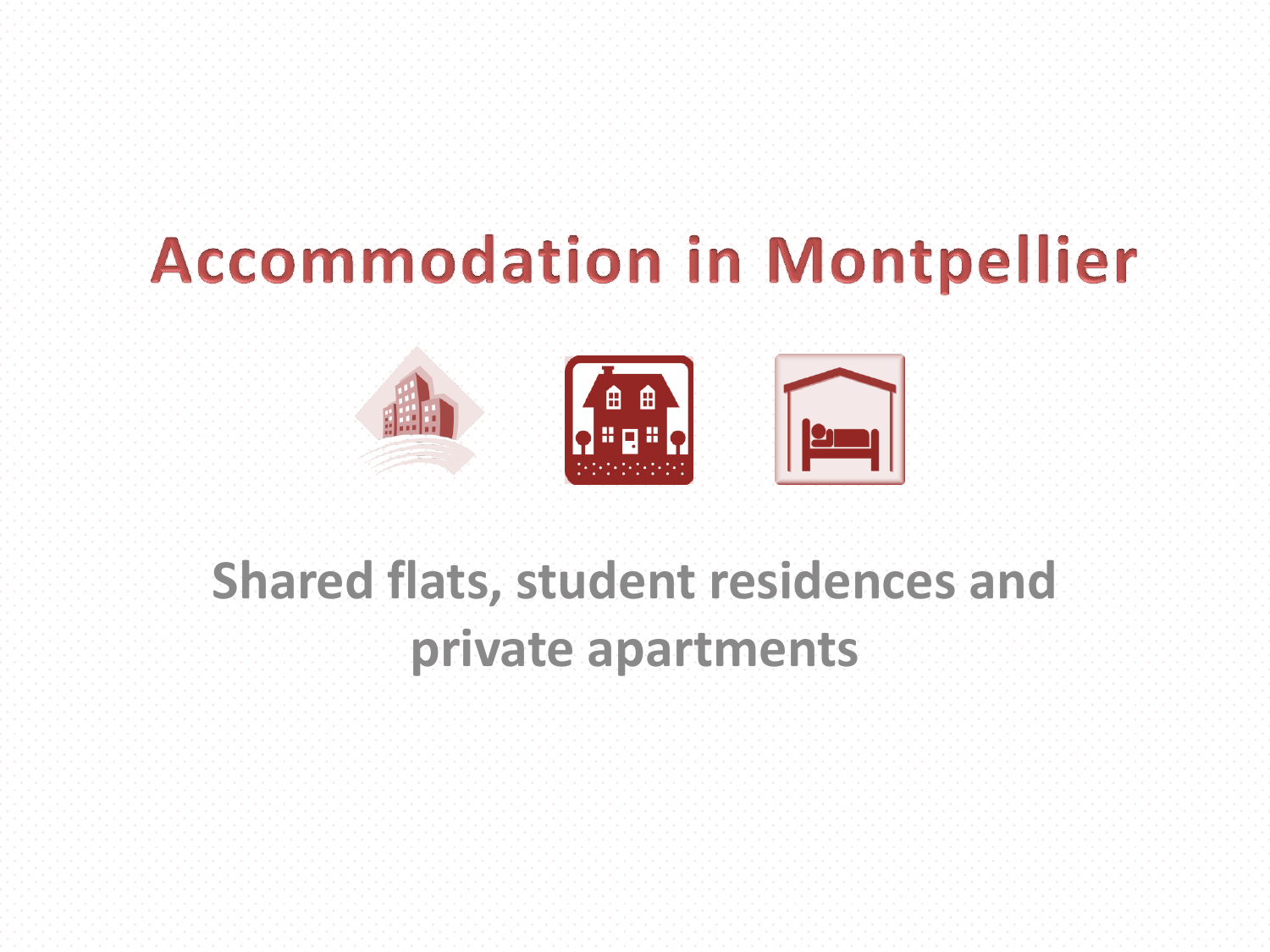



**In France, many students decide to live in shared flats. Beside the financial aspect, they like to spend their free time together, share meals and develop a real friendship with their housemates.** 

## **HOW CAN I FIND A SHARED FLAT ? WHY WOULD I SHARE ?**

[www.recherche-colocation.com\\*](http://www.recherche-colocation.com/recherche.html) [www.appartager.com](http://www.appartager.com/) \* [www.lacartedescolocs.fr\\*](https://www.lacartedescolocs.fr/)

\*These websites are not for only for students. Check the profile of the housemates.

- $\rightarrow$  To meet other people
- $\rightarrow$  To live in a bigger accommodation with more equipment

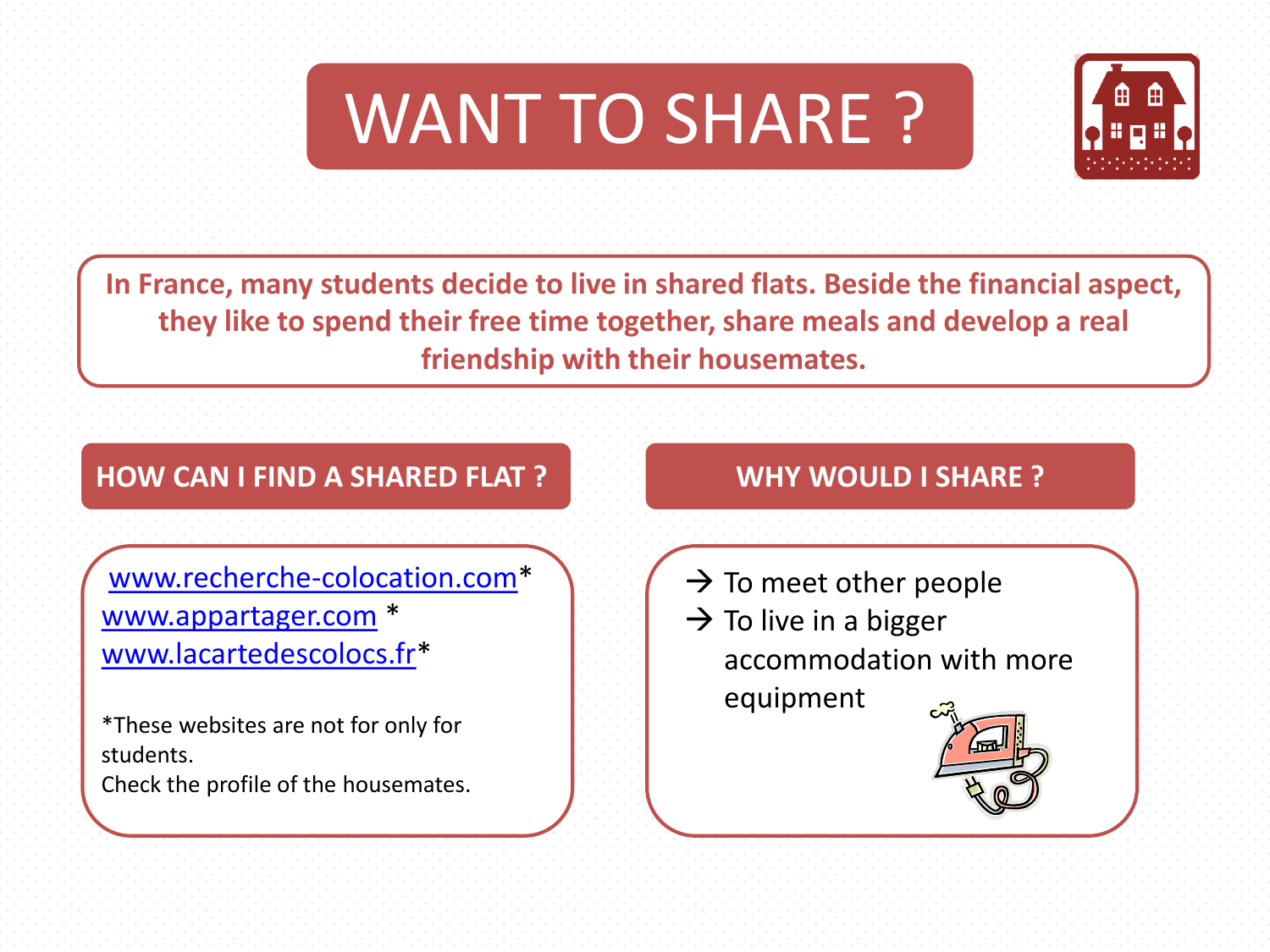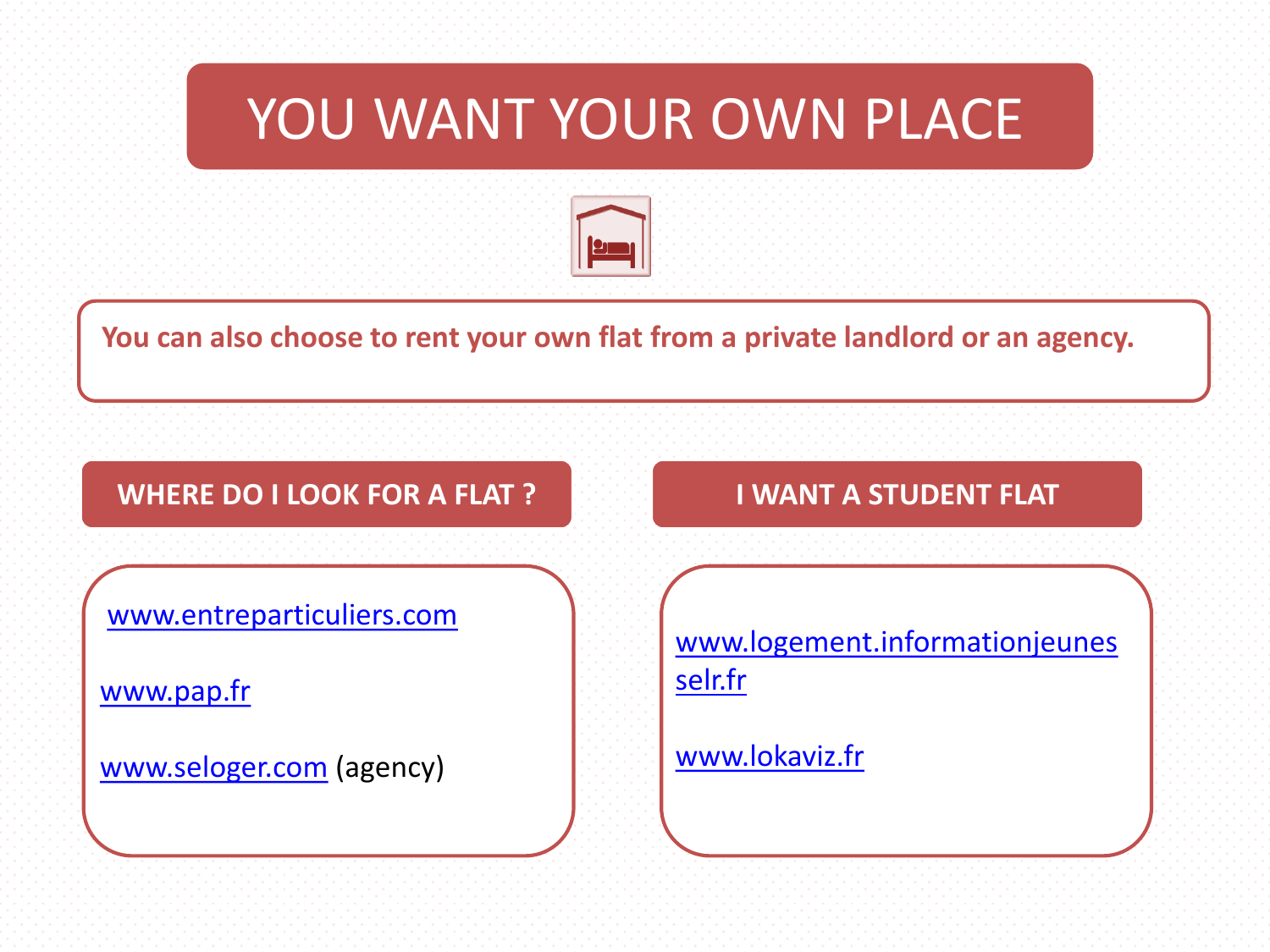

**Many student residencies are also available in Montpellier**



[www.espace-etudiant.com](http://www.espace-etudiant.com/)

[www.suitetudes.com](https://www.suitetudes.com/)

[www.adele.org](https://www.adele.org/residence/)

[www.location-etudiant.fr](https://en.location-etudiant.fr/ecoles-universites-residences/Institut-Montpellier-Management-Montpellier-16883.html)

[www.proby.fr](https://www.proby.fr/)

[www.student.com](https://www.student.com/)

[www.residenceetudiante.fr](https://www.residenceetudiante.fr/montpellier-34.html)

### **WHERE DO I SIGN UP ? WHAT ARE THE ADVANTAGES?**

- $\rightarrow$  Accommodation made for students
- $\rightarrow$  Possibility to meet other students whilst having privacy
- $\rightarrow$  Different accommodation types available according to your budget (shared or private kitchen / bathroom / …)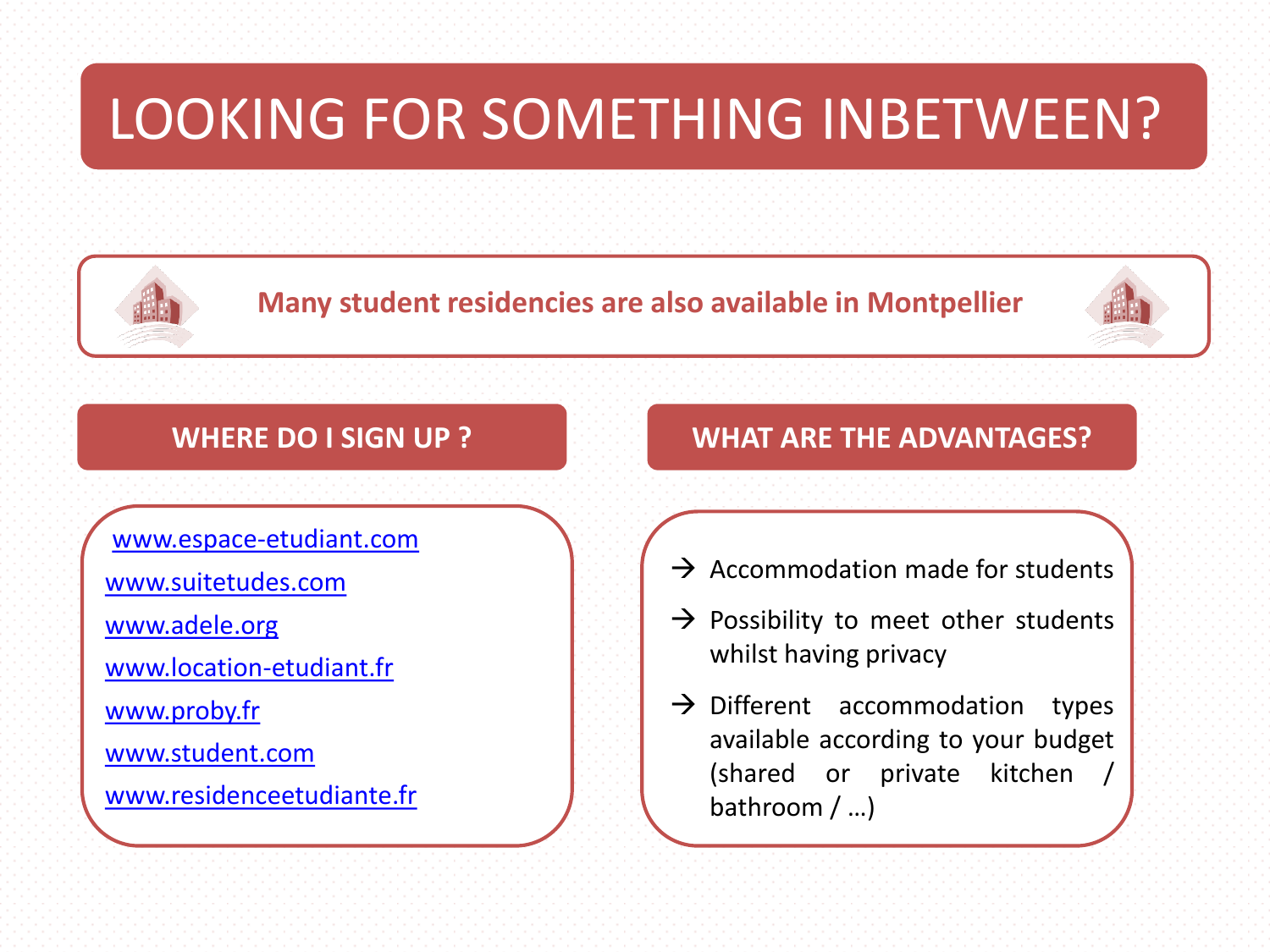# Good to know!

You can also find all types of accommodation on Facebook groups such as:

[MONTPELLIER:](https://fr-fr.facebook.com/groups/857498587635031/?ref=group_header) [Location](https://fr-fr.facebook.com/groups/857498587635031/?ref=group_header) [appartement,](https://fr-fr.facebook.com/groups/857498587635031/?ref=group_header) [Colocation,](https://fr-fr.facebook.com/groups/857498587635031/?ref=group_header) [Sous-location](https://fr-fr.facebook.com/groups/857498587635031/?ref=group_header)

Another alternative can be to live with a host family:

[https://www.homestay.com/](https://www.homestay.com/homestays/search?utf8=%E2%9C%93&search_type=search_box&latitude=43.610769&longitude=3.8767159999999876&country_code=FR&ne_lat=43.6532999&ne_lng=3.9412790000000086&sw_lat=43.566744&sw_lng=3.807044000000019&radius=7243&type=&order=&location_id=&google_place_id=ChIJsZ3dJQevthIRAuiUKHRWh60&price_filter_nights=&location=Montpellier,+France&check_in=&check_out=&guests=1)

### **Alternatives Key vocabulary**

### caution = deposit

colocataire = housemate / flatmate

colocation = shared house / flat

(toutes) charges comprises = (all) bills included

(sans) frais d'agence = (with no) agency fees

location (louer) = for rent (to rent)

loyer = rent

meublé = with furniture

propriétaire = landlord